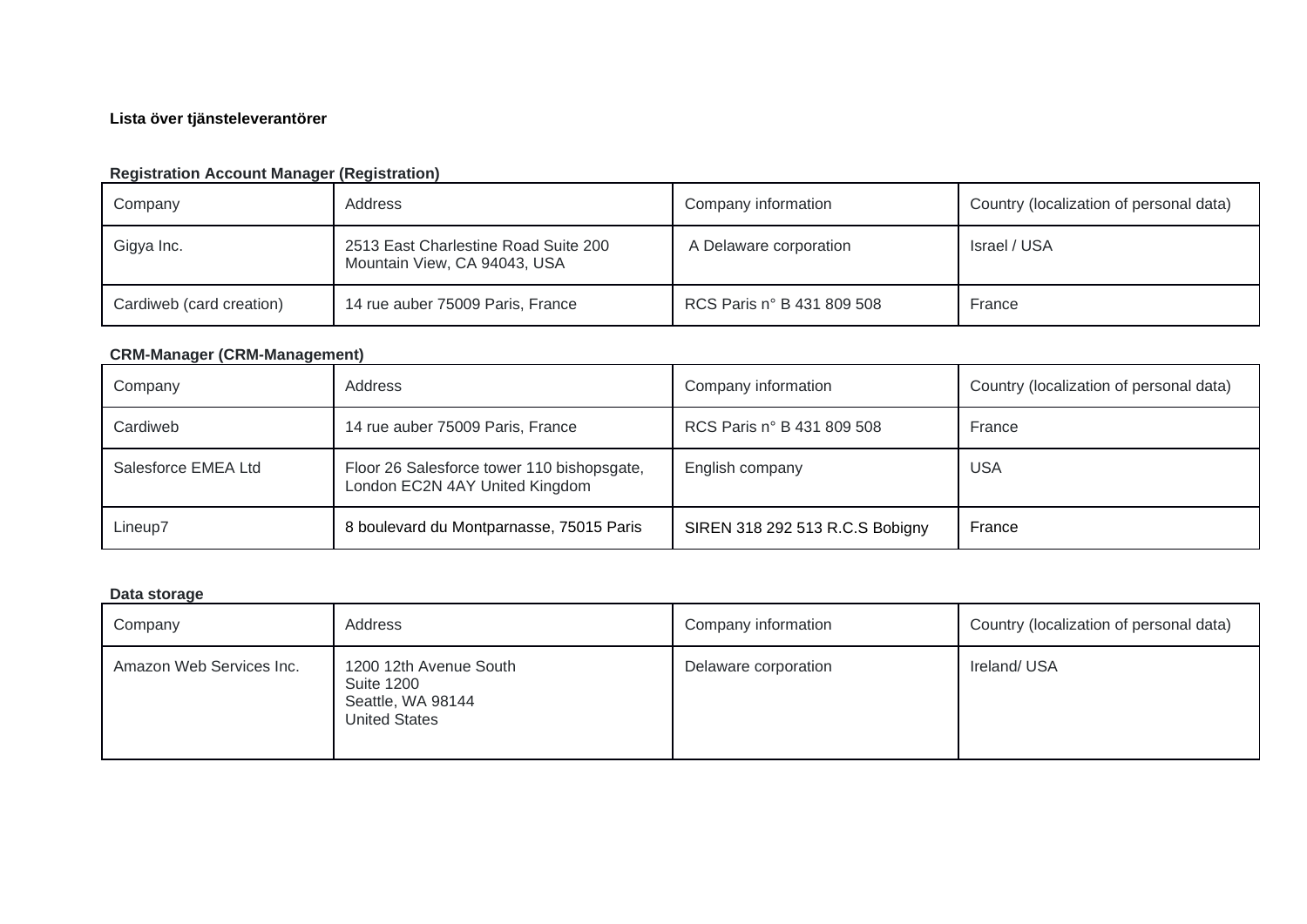#### **Wifi**

| Company   | Address                                               | Company information | Country (localization of personal data) |
|-----------|-------------------------------------------------------|---------------------|-----------------------------------------|
| OpenEvent | 15 AV DE L'EUROPE 86170 NEUVILLE-DE-<br><b>POITOU</b> | SIREN 518484464     | France                                  |

#### **Event Registration**

| Company | Address                                                                             | Company information | Country (localization of personal data) |
|---------|-------------------------------------------------------------------------------------|---------------------|-----------------------------------------|
| JRNI.   | 150 Wharfedale Road,<br>Winnersh Triangle,<br>Berkshire, England,<br><b>RG415GB</b> | English company     | Ireland<br>UK (for maintenance purpose) |

### **Customer satisfaction survey**

| Company     | Address                                           | Company information | Country (localization of personal data) |
|-------------|---------------------------------------------------|---------------------|-----------------------------------------|
| Myfeelback. | 6 chemin de Limayrac,<br>31500 TOULOUSE<br>France | French company      | France                                  |

#### **Card wallet**

| Company      | Address                                 | Company information | Country (localization of personal data) |
|--------------|-----------------------------------------|---------------------|-----------------------------------------|
| Carving labs | 44 rue Richer<br>75009 PARIS,<br>France | French company      | France                                  |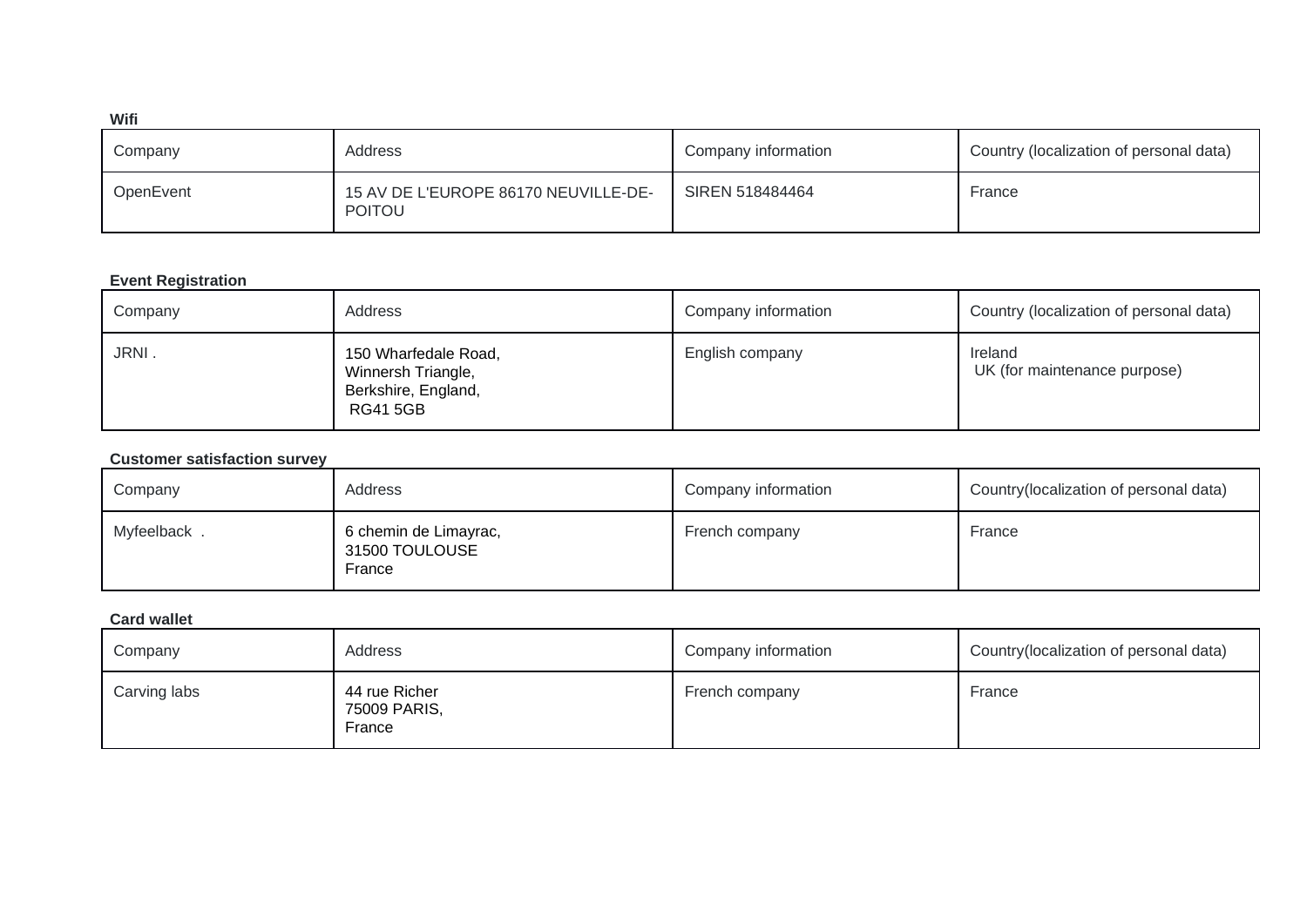## **Welcome Desk**

| Company                        | Address                             | Company information | Country(localization of personal data) |
|--------------------------------|-------------------------------------|---------------------|----------------------------------------|
| Westfield Mall of Scandinavia: | Kammakargatan 48, 111 60 Stockholm  | Swedish company     | Sweden                                 |
| Star People Partner Sweden AB  |                                     |                     |                                        |
| Täby Centrum:                  | Norrlandsgatan 23, 111 43 Stockholm | Swedish company     | Sweden                                 |
| Middlepoint AB                 |                                     |                     |                                        |
| Nacka Forum:                   | Norrlandsgatan 23, 111 43 Stockholm | Swedish company     | Sweden                                 |
| Middlepoint AB                 |                                     |                     |                                        |
| Fisketorvet:                   | Sydvestvej 98                       | Danish company      | Denmark                                |
| Securitas A/S                  | 2600 Glostrup                       |                     |                                        |

## **Contest Organisation & E-Mail Manager: Fisketorvet, Denmark**

| Company    | Address                                   | Company information | Country(localization of personal data) |
|------------|-------------------------------------------|---------------------|----------------------------------------|
| <b>ALK</b> | Vilhelm Bergsøes Alle 3, 2<br>2860 Søborg | Danish comapny      | Denmark                                |